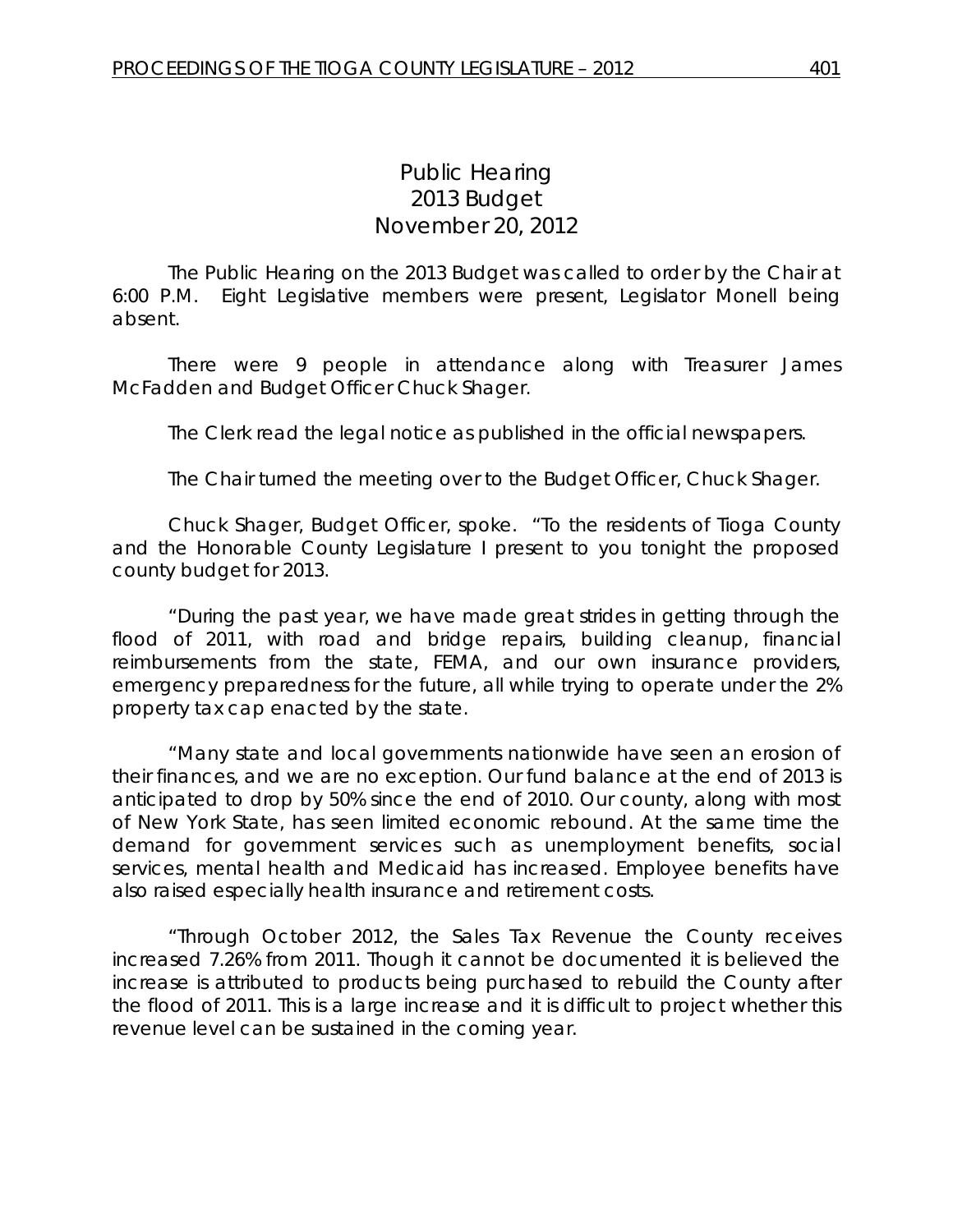"Despite these challenges, local officials along with department heads were asked to reduce their budgets. As a result, we are presenting a budget that decreases spending by over \$2 million dollars and increases revenue by \$600,000 in the general fund. Throughout this process we have looked at becoming more efficient in the way we operate while still providing both valuable and mandated services for the citizens of Tioga County.

"General Fund expenses have decreased from \$71,547,147 in 2012 to \$69,472,318 in the proposed spending plan. This represents a decrease of 2.93% or \$2,074,829. The largest decreases were in Mental Hygiene, Public Health, DSS, IT, Buildings and Road Equipment.

"The budget will see an increase in General Fund Revenues of \$684,829 or 1.53%, from \$44,935,249 in 2012 to \$45,620,079 in the 2013 proposal. Most of this increase in revenue is from sales tax collections.

"There have been significant appropriations in other areas of the budget, such as the Capital Fund. The County plans to meet our infrastructure schedule by replacing five bridges in 2013, including the Pennsylvania Ave Bridge which was destroyed in the 2011 flood.

"The total proposed spending plan of \$91,397,811 is a decrease of \$3,839,982 or 4.04% over the current year. It is proposed that an appropriation from the fund balance (the county's savings account) in the amount of \$2,951,446, be used to minimize tax increases. In 2012; \$6,015,000 was appropriated from the fund balance. It is estimated that this will bring the unappropriated fund balance at the end of 2013 to roughly \$7,000,000. This reduction in the fund balance is warranted at this time, but it cannot be sustained in the future. Therefore the County needs to continue to look at ways of presenting cost efficient services and using technology to assist in offering these services to the residents of Tioga County. In this budget there are 28 vacated unfunded positions, up from nine in 2012, and future budgets may require staff reductions.

"The county tax levy will increase by \$290,632 or 1.35%, to \$20,900,794. Tax rates will vary from town to town due to state established equalization rates. The composite tax rate for all taxing districts has decreased \$2.29 to \$11.18 per \$1000 due to an increase in net assessments. Within the County an owner of a \$100,000 home will pay between \$856 and \$872 in County Property Taxes.